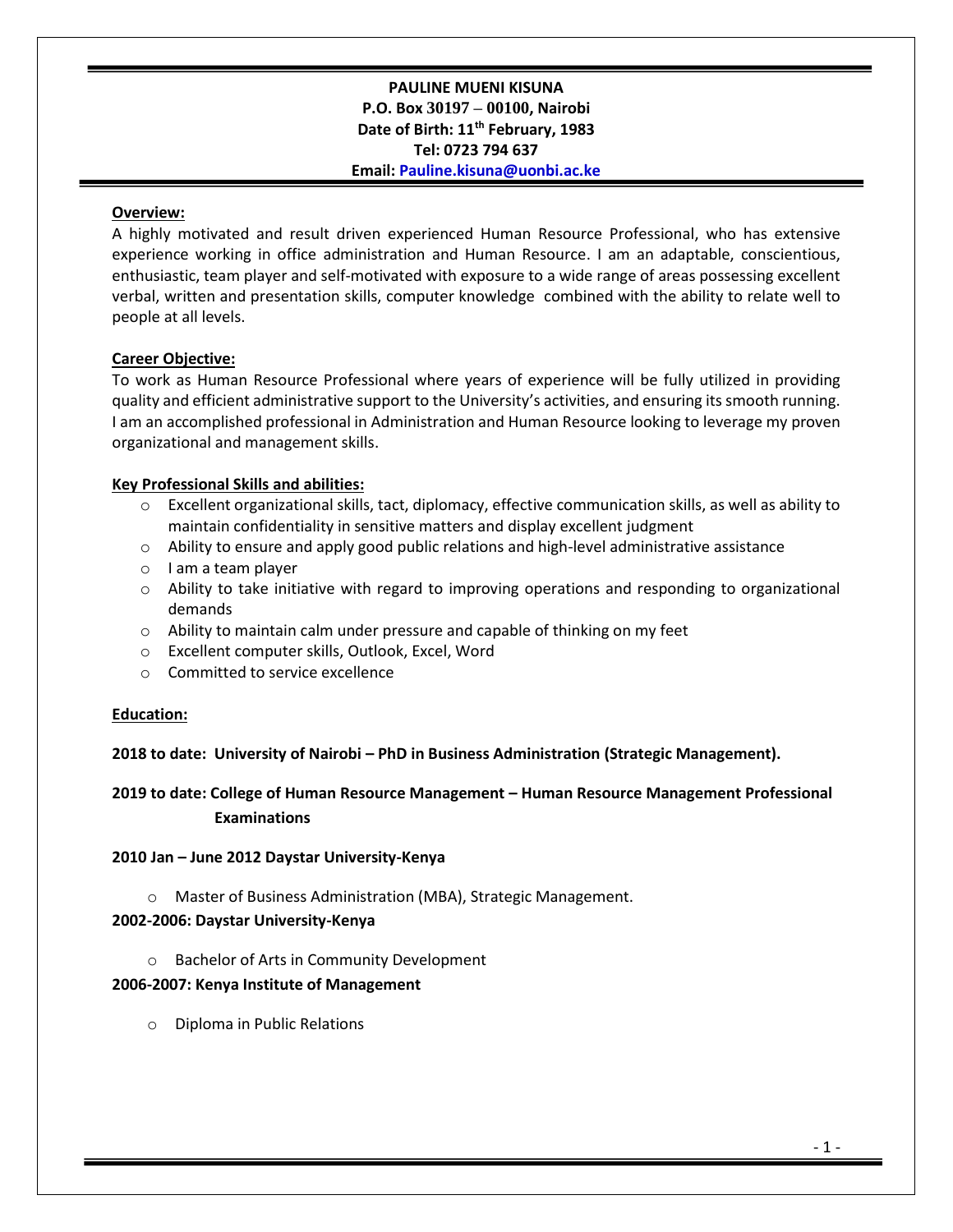#### **WORK EXPERIENCE:**

**2015 Jan to Present: The University of Nairobi, College of Architecture and Engineering Position: Senior Administrative Assistant, Grade EF, in the Principal's Office. Duties and Responsibilities:** 

- o Consult with employers to identify needs and preferred qualifications
- o Interview applicants about their experience, education and skills
- o Contact references and perform background checks
- $\circ$  Inform applicants about job details such as benefits and conditions
- o Conduct new employee orientations
- o Resolve issues between management and employees
- o Advise managers on policies like equal employment opportunity and sexual harassment
- o Coordinate and supervise the work of staff
- o Coordinate the recruitment and hiring process
- $\circ$  Coordinating trainings that have been year marked in the year.
- o Performance Contract Coordinator in the College.
	- (a) Ensuring that Schools and departments organize and present Performance Contract evidences in the required format.
	- (b) Sensitizing Performance Contract Committees on how to present their performance contract documents, necessary evidences and reporting dates.
	- (c) To liaising with Schools and Departments to ensure all relevant documentation for Performance Contract are collected and updated appropriately.
- $\circ$  Secretary for various Committees e.g. organize for office comfort ability.
	- (a) College Academic Board (CAB)
	- (b) College Management Board (CMB)
	- (c) College Shortlisting Committees
	- (d) College Shows and Exhibitions Committee
	- (e) College Appointment Committee
	- (f) College Disciplinary Committees
- o Member of various Committees i.e College Complaints Handling Committee, University Complaints Handling Committee, College Inspection and Acceptance Committee.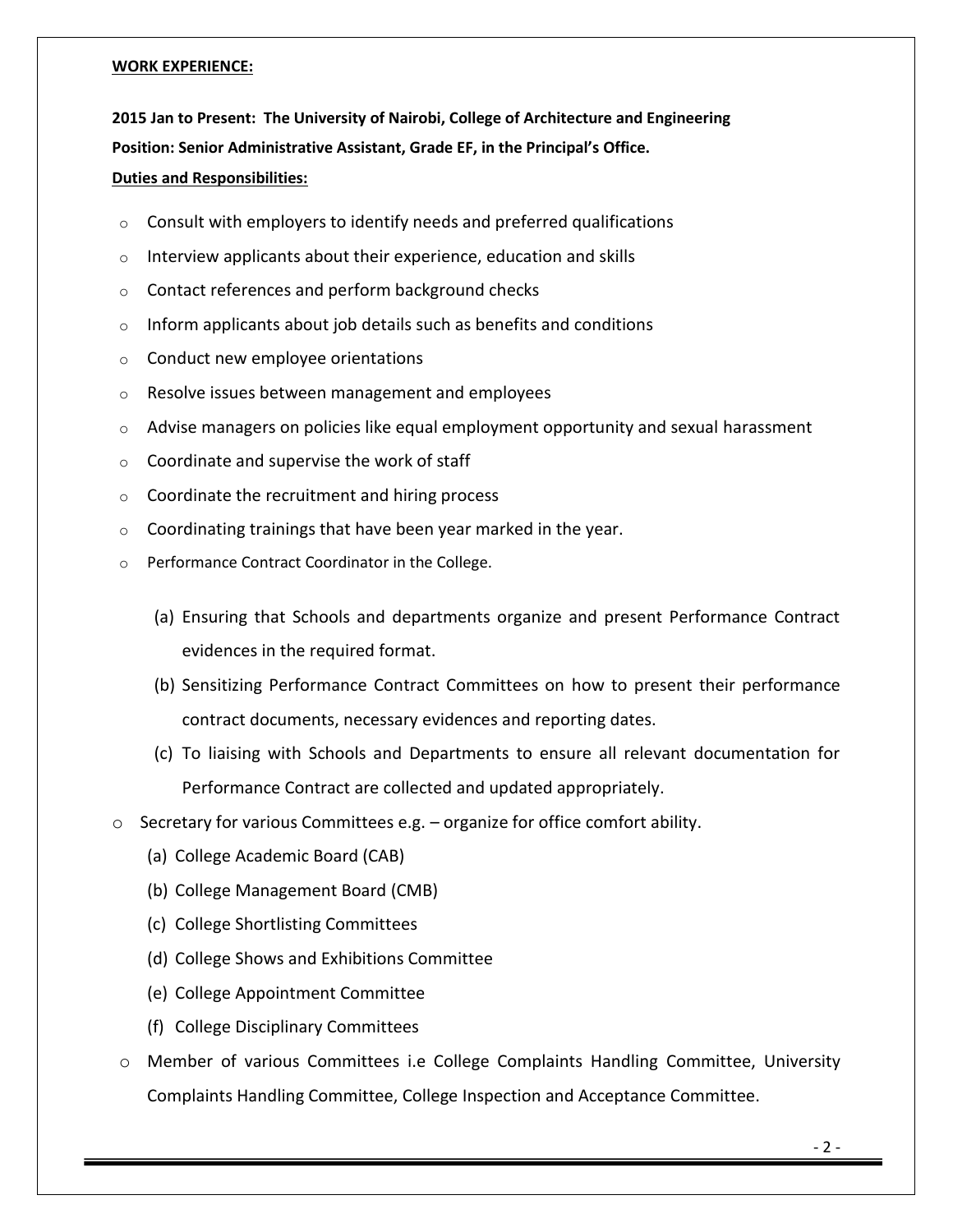o Any other relevant duty assigned by College Registrar and/the Principal.

# **Main achievement**

- $\circ$  I was part of a team that managed to make the College clinch position one in the year 2017/2018 in Performance Contracting.
- o Established a College Performance Committee that is now operational.

# **JUN 2009 to April 2014: Noble Properties Ltd**

# **Position: Human Resource and administration officer.**

# **Duties and Responsibilities:**

- o Develop and evaluate business strategies
- o Human Resource Development (training & development)
- o Total Rewards (compensation & benefits) to employees
- o General administrative duties including servicing meetings.
- o Maintain effective working relations with employees.

## **Main achievement**

- o Established office structures, which are now operational
- o Best employee of the year 2013.

# **August 2006 to May 2009: Barclays bank of Kenya, Barclaycard Department**

## **Position: Team Leader: Sales**

## **Duties and Responsibilities:**

- o Handled verbal and written enquiries from customers
- o Sold bank's products
- o Customer care.

## **Main achievement**

o Was promoted to a sales team leader in 2009 because of progressive good sales report.

## **2005 to 2006: World Vision of Kenya (Makuyu ADP)**

## **Position: Community mobilizer and HIV/ AIDS peer educator (intern***)*

## **Duties and Responsibilities:**

- $\circ$  Facilitated in the identification of development needs and assisted in the elaboration of the corresponding development plans in communities.
- $\circ$  Supported implementing partners in review and preparation of budgets, proposals and strategic plans.
- $\circ$  Helped in monitoring and evaluating project activities and establishing and implementing mechanisms to systematically assess the achievement of results, conducting field visits, participating in review meetings and evaluation missions and preparing regular status and progress reports.